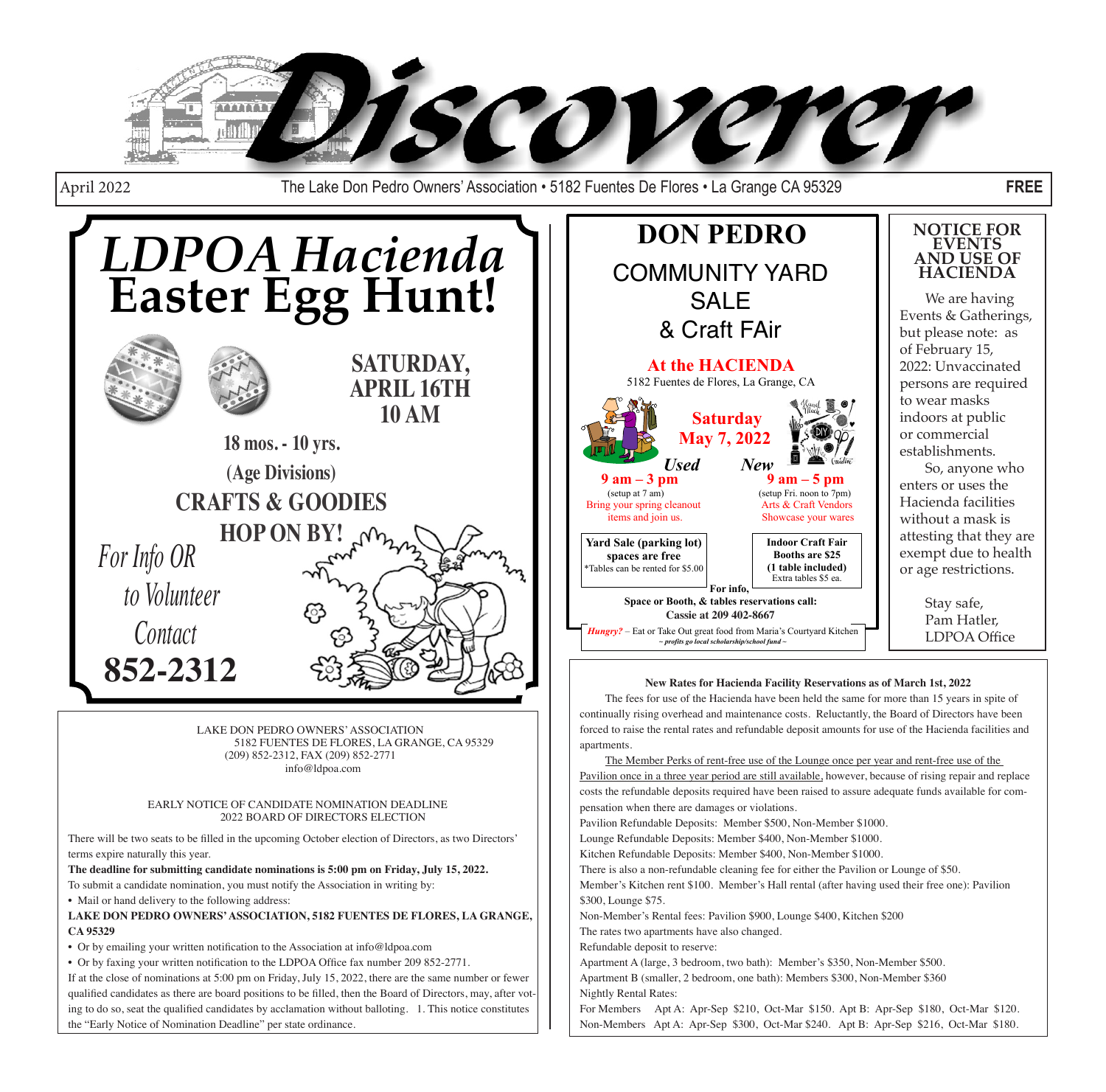| <b>LAKE DON PEDRO OWNERS ASSOCIATION</b>                                                       |                        |              |                    |        |
|------------------------------------------------------------------------------------------------|------------------------|--------------|--------------------|--------|
| <b>Balance Sheet</b>                                                                           |                        |              |                    |        |
| As of February 28, 2022                                                                        |                        |              |                    |        |
| ACCRUAL BASIS (Quickbooks data converted to Fund Accounting Format - Not Reviewed by CPA)      |                        |              |                    |        |
|                                                                                                | <b>Operations Fund</b> | Replacement  | <b>Total Funds</b> |        |
|                                                                                                |                        | Fund         |                    |        |
| <b>ASSETS</b>                                                                                  |                        |              |                    |        |
| Checking & Savings                                                                             |                        |              |                    |        |
| Petty Cash                                                                                     | 483.25                 |              | 483.25             |        |
| <b>BAC</b> - Operating                                                                         | 280,822.29             |              | 280,822.29         |        |
| Reserve - BAC (savings)                                                                        |                        | 624,322.48   | 624,322.48         |        |
| Assessments Receivable, less Allowance for Doubtful Accounts<br>$( $132,638.39 - $120,246.12)$ | 12,392.27              |              | 12,392.27          |        |
| Prepaid Insurance                                                                              | 32,697.33              |              | 32,697.33          |        |
| Undeposited Funds (received but not deposited)                                                 | (230.00)               |              | (230.00)           |        |
| <b>Total Assets</b>                                                                            | \$326,165.14           | \$624,322.48 | \$950,487.62       |        |
| <b>LIABILITIES</b>                                                                             |                        |              |                    |        |
| <b>Accounts Payable</b>                                                                        | 5,138.36               |              | 5.138.36           |        |
| <b>Refundable Deposits</b>                                                                     | 18.143.50              |              | 18.143.50          |        |
| Payroll Liabilities (Employer P/R Taxes)                                                       | 1.96                   |              | 1.96               |        |
| <b>Workers Comp</b>                                                                            | 4,456.24               |              | 4,456.24           |        |
| <b>Accrued ACC Legal Expense</b>                                                               | 27,000.00              |              | 27,000.00          |        |
| <b>Other Liabilities</b>                                                                       | 12,905.75              |              | 12,905.75          |        |
| <b>Total Liabilities</b>                                                                       | 67,645.81              |              | 67,645.81          |        |
| <b>FUND BALANCE</b>                                                                            | 258,519.33             | 624,322.48   | 882,841.81         |        |
| <b>Total Liabilities and Fund Balance</b>                                                      | \$326,165.14           | \$624,322.48 | \$950,487.62       |        |
|                                                                                                |                        |              |                    |        |
|                                                                                                |                        |              |                    | \$0.00 |

| <b>REVENUES</b><br>Assessments<br>Plan Check Income<br>Apartment Rental<br>Hall Rental<br>Office Rental<br>Interest Income - Receivables<br>Interest Income - Bank<br>Other Income<br>Late Fees | Operations<br>Fund Current<br>Month<br>0.00 | and Changes In Fund Balances<br>February 2022<br>Replacement<br>Fund Current<br>Month | ACCRUAL BASIS (Quickbooks data converted to Fund Accounting Format - Not Reviewed by CPA)<br>Operations<br>Fund<br>Year<br>To Date | Replacement<br>Fund<br>Year To Date | <b>Total Funds</b><br>Year To Date | Annual<br><b>Budget</b> |            |              |           |  |
|-------------------------------------------------------------------------------------------------------------------------------------------------------------------------------------------------|---------------------------------------------|---------------------------------------------------------------------------------------|------------------------------------------------------------------------------------------------------------------------------------|-------------------------------------|------------------------------------|-------------------------|------------|--------------|-----------|--|
|                                                                                                                                                                                                 |                                             |                                                                                       |                                                                                                                                    |                                     |                                    |                         |            |              |           |  |
|                                                                                                                                                                                                 |                                             |                                                                                       |                                                                                                                                    |                                     |                                    |                         |            |              |           |  |
|                                                                                                                                                                                                 |                                             |                                                                                       |                                                                                                                                    |                                     |                                    |                         |            |              |           |  |
|                                                                                                                                                                                                 |                                             |                                                                                       |                                                                                                                                    |                                     |                                    |                         |            |              |           |  |
|                                                                                                                                                                                                 |                                             |                                                                                       |                                                                                                                                    |                                     |                                    |                         |            |              |           |  |
|                                                                                                                                                                                                 |                                             |                                                                                       |                                                                                                                                    |                                     |                                    |                         |            |              |           |  |
|                                                                                                                                                                                                 |                                             |                                                                                       |                                                                                                                                    |                                     |                                    |                         |            |              |           |  |
|                                                                                                                                                                                                 |                                             |                                                                                       |                                                                                                                                    |                                     |                                    |                         |            |              |           |  |
|                                                                                                                                                                                                 |                                             |                                                                                       |                                                                                                                                    |                                     |                                    |                         |            |              |           |  |
|                                                                                                                                                                                                 |                                             |                                                                                       |                                                                                                                                    |                                     |                                    |                         |            |              |           |  |
|                                                                                                                                                                                                 |                                             | 0.00                                                                                  | 282,200.00                                                                                                                         | 30,000.00                           | 312,200.00                         | 312,200.00              |            |              |           |  |
|                                                                                                                                                                                                 | 0.00                                        |                                                                                       | 450.00                                                                                                                             |                                     | 450.00                             | 0.00                    |            |              |           |  |
|                                                                                                                                                                                                 | 1,300.00                                    |                                                                                       | 11.175.00                                                                                                                          |                                     | 11.175.00                          | 5,000.00                |            |              |           |  |
|                                                                                                                                                                                                 | 57.50                                       |                                                                                       | 1,601.50                                                                                                                           |                                     | 1,601.50                           | 500.00                  |            |              |           |  |
|                                                                                                                                                                                                 |                                             |                                                                                       |                                                                                                                                    |                                     |                                    |                         |            |              |           |  |
|                                                                                                                                                                                                 | 687.00                                      |                                                                                       | 5,186.00                                                                                                                           |                                     | 5,186.00                           | 6,000.00                |            |              |           |  |
|                                                                                                                                                                                                 | 231.61                                      |                                                                                       | 2,115.45                                                                                                                           |                                     | 2,115.45                           | 5,000.00                |            |              |           |  |
|                                                                                                                                                                                                 | 221                                         | 76.62                                                                                 | 24.92                                                                                                                              | 666.73                              | 691.65                             | 1,000.00                | 78.83      |              |           |  |
|                                                                                                                                                                                                 | 226.50                                      |                                                                                       | 8.059.46                                                                                                                           |                                     | 8.059.46                           | 2,000.00                |            |              |           |  |
|                                                                                                                                                                                                 | 0.00                                        |                                                                                       | \$650.08                                                                                                                           |                                     | 5.650.08                           | 5,500.00                |            |              |           |  |
| Fines                                                                                                                                                                                           | 750.00                                      |                                                                                       | 5.000.00                                                                                                                           |                                     | 5.000.00                           | 0.00                    |            |              |           |  |
| <b>Transfer Fees</b>                                                                                                                                                                            | 2,520.00                                    |                                                                                       | 19,460.00                                                                                                                          |                                     | 19,460.00                          | 21,000.00               | 5,851.44   |              |           |  |
|                                                                                                                                                                                                 |                                             |                                                                                       |                                                                                                                                    |                                     |                                    |                         |            |              |           |  |
| <b>Total Revenues</b>                                                                                                                                                                           | 5,774.82                                    | 76.62                                                                                 | 340,922.41                                                                                                                         | 30,666.73                           | 371,589.14                         | 358,200.00              | 371,589.14 |              |           |  |
|                                                                                                                                                                                                 |                                             |                                                                                       |                                                                                                                                    |                                     |                                    |                         |            |              |           |  |
|                                                                                                                                                                                                 |                                             |                                                                                       |                                                                                                                                    |                                     |                                    |                         |            |              |           |  |
| <b>EXPENSES</b>                                                                                                                                                                                 |                                             |                                                                                       |                                                                                                                                    |                                     |                                    |                         |            |              |           |  |
|                                                                                                                                                                                                 |                                             |                                                                                       |                                                                                                                                    |                                     |                                    |                         |            |              |           |  |
| <b>Bad Debt Expense</b>                                                                                                                                                                         | 1,000.00                                    |                                                                                       | 8,000.30                                                                                                                           |                                     | 8,000.30                           | 12,000.00               |            |              |           |  |
|                                                                                                                                                                                                 |                                             |                                                                                       |                                                                                                                                    |                                     |                                    |                         |            |              |           |  |
| <b>Board Expenses</b>                                                                                                                                                                           | 0.00                                        |                                                                                       | 379.85                                                                                                                             |                                     | 379.85                             | 500.00                  |            |              |           |  |
| Copier Costs                                                                                                                                                                                    | 228.49                                      |                                                                                       | 1,731.35                                                                                                                           |                                     | 1,731.35                           | 2,500.00                |            |              |           |  |
| Office Supplies                                                                                                                                                                                 | 56.50                                       |                                                                                       | 2,918.90                                                                                                                           |                                     | 2,918.90                           | 3,000.00                |            |              |           |  |
| Office Salaries                                                                                                                                                                                 | 4,770.75                                    |                                                                                       | 42,945.50                                                                                                                          |                                     | 42,945.50                          | 55,000.00               |            |              |           |  |
| Travel / Mileage                                                                                                                                                                                | 0.00                                        |                                                                                       | 550.62                                                                                                                             |                                     | 550.62                             | 0.00                    |            |              |           |  |
| Legal                                                                                                                                                                                           | 0.00                                        |                                                                                       | 0.00                                                                                                                               |                                     | 0.00                               | 3,000.00                |            |              |           |  |
| Accounting                                                                                                                                                                                      | 0.00                                        |                                                                                       | 2.045.00                                                                                                                           |                                     | 2,045.00                           | 5,400.00                |            |              |           |  |
| Discoverer Expenses                                                                                                                                                                             | 502.00                                      |                                                                                       | 7023.81                                                                                                                            |                                     | 702381                             | 11,000.00               |            |              |           |  |
| Computer / Internet                                                                                                                                                                             | 654.59                                      |                                                                                       | 6.725.97                                                                                                                           |                                     | 6.725.97                           | 8,000.00                |            |              |           |  |
| Election                                                                                                                                                                                        | 0.00                                        |                                                                                       | 100.00                                                                                                                             |                                     | 100.00                             | 7.000.00                |            |              |           |  |
| Collections                                                                                                                                                                                     | 0.00                                        |                                                                                       | 2,774.00                                                                                                                           |                                     | 2.774.00                           | 4,000.00                |            |              |           |  |
|                                                                                                                                                                                                 |                                             |                                                                                       | 125.00                                                                                                                             |                                     |                                    |                         |            |              |           |  |
| <b>Public Relations</b>                                                                                                                                                                         | 0.00                                        |                                                                                       |                                                                                                                                    |                                     | 125.00                             | 500.00                  |            |              |           |  |
| Postage & Delivery                                                                                                                                                                              | 0.00                                        |                                                                                       | 2,015.79                                                                                                                           |                                     | 2.015.79                           | 2,000.00                |            |              |           |  |
| Merchant Fees                                                                                                                                                                                   | 299.31                                      |                                                                                       | 4,088.89                                                                                                                           |                                     | 4,088.89                           | 4,000.00                |            |              |           |  |
| Insurance                                                                                                                                                                                       | 2,972.48                                    |                                                                                       | 23,797.97                                                                                                                          |                                     | 23,797.97                          | 36,000.00               |            |              |           |  |
| Taxes / License / Filing Fees                                                                                                                                                                   | 0.00                                        |                                                                                       | 9,185.50                                                                                                                           |                                     | 9,185.50                           | 8,000.00                |            |              |           |  |
| Workers Comp Insurance                                                                                                                                                                          | 374.82                                      |                                                                                       | 3,533.42                                                                                                                           |                                     | 3,533.42                           | 1,600.00                |            |              |           |  |
| Hacienda Maintenance Salary                                                                                                                                                                     | 4,760.00                                    |                                                                                       | 38,472.00                                                                                                                          |                                     | 38,472.00                          | 58,000.00               |            |              |           |  |
| Pool Monitor Salary                                                                                                                                                                             | 0.00                                        |                                                                                       | 7,351.50                                                                                                                           |                                     | 7,351.50                           | 6,000.00                |            |              |           |  |
| Janitorial Salary                                                                                                                                                                               | 914.50                                      |                                                                                       | 10,610.38                                                                                                                          |                                     | 10,610.38                          | 15,000.00               |            |              |           |  |
| Payroll Tax Expense                                                                                                                                                                             | 1,099.61                                    |                                                                                       | 9,418.00                                                                                                                           |                                     | 9,418.00                           | 14,000.00               |            |              |           |  |
| Salary Expenses - Other                                                                                                                                                                         | 995.00                                      |                                                                                       | 9,473.25                                                                                                                           |                                     | 9,473.25                           | 8,000.00                |            |              |           |  |
| Electic (Hacienda)                                                                                                                                                                              | 3,492.00                                    |                                                                                       | 16,879.36                                                                                                                          |                                     | 16,879.36                          | 20,500.00               |            |              |           |  |
|                                                                                                                                                                                                 | 536.00                                      |                                                                                       |                                                                                                                                    |                                     |                                    | 4.000.00                |            |              |           |  |
| Electric (Well)                                                                                                                                                                                 |                                             |                                                                                       | 2,525.98<br>718.30                                                                                                                 |                                     | 2,525.98<br>718.30                 | 1,000.00                |            |              |           |  |
| Electric (El Prado)                                                                                                                                                                             | 91.00                                       |                                                                                       |                                                                                                                                    |                                     |                                    |                         |            |              |           |  |
| Electric (Barn)                                                                                                                                                                                 | 28.00                                       |                                                                                       | 100.57                                                                                                                             |                                     | 100.57                             | 100.00                  |            |              |           |  |
| Water (El Prado)                                                                                                                                                                                | 222.61                                      |                                                                                       | 1.717.22                                                                                                                           |                                     | 1.717.22                           | 1.700.00                |            |              |           |  |
| Reserve Study                                                                                                                                                                                   | 300.00                                      |                                                                                       | 300.00                                                                                                                             |                                     | 300.00                             | 300.00                  |            |              |           |  |
| Propane                                                                                                                                                                                         | 0.00                                        |                                                                                       | 246.96                                                                                                                             |                                     | 246.96                             | 1,000.00                |            |              |           |  |
| <b>Trash Removal</b>                                                                                                                                                                            | 434.59                                      |                                                                                       | 2,962.45                                                                                                                           |                                     | 2,962.45                           | 4,500.00                |            |              |           |  |
| Office Telephone                                                                                                                                                                                | 553.00                                      |                                                                                       | 3,037.75                                                                                                                           |                                     | 3,037.75                           | 3,500.00                |            |              |           |  |
| Hacienda Miscellaneous Expense                                                                                                                                                                  | 0.00                                        |                                                                                       | 142.80                                                                                                                             |                                     | 142.80                             | 0.00                    |            |              |           |  |
| Hacienda Maintenance Supplies                                                                                                                                                                   | 515.42                                      |                                                                                       | 3,238.36                                                                                                                           |                                     | 3,238.36                           | 5,000.00                |            |              |           |  |
| Hacienda Maintenance Repairs                                                                                                                                                                    | 0.00                                        |                                                                                       | 2,424.55                                                                                                                           |                                     | 2,424.55                           | 2,000.00                |            |              |           |  |
|                                                                                                                                                                                                 |                                             |                                                                                       |                                                                                                                                    |                                     |                                    |                         |            |              |           |  |
| Reserve Project Expenses                                                                                                                                                                        | 0.00                                        |                                                                                       | 7,612.89                                                                                                                           |                                     | 7,612.89                           | 0.00                    |            |              |           |  |
| Hacienda Landscaping                                                                                                                                                                            | 0.00                                        |                                                                                       | 0.00                                                                                                                               |                                     | 0.00                               | 0.00                    |            |              |           |  |
| Septic Maintenance                                                                                                                                                                              | 0.00                                        |                                                                                       | 157.11                                                                                                                             |                                     | 157.11                             | 300.00                  |            |              |           |  |
| Well Water & Septic Testing                                                                                                                                                                     | 1,009.00                                    |                                                                                       | 4,308.53                                                                                                                           |                                     | 4,308.53                           | 6,000.00                |            |              |           |  |
| Maintenance Equipment                                                                                                                                                                           | 0.00                                        |                                                                                       | 517.19                                                                                                                             |                                     | 517.19                             | 500.00                  |            |              |           |  |
| Well Maintenance                                                                                                                                                                                | 0.00                                        |                                                                                       | 0.00                                                                                                                               |                                     | 0.00                               | 500.00                  |            |              |           |  |
| Hacienda - Security                                                                                                                                                                             | 0.00                                        |                                                                                       | 679.10                                                                                                                             |                                     | 679.10                             | 1,500.00                |            |              |           |  |
| Pool Maintenance                                                                                                                                                                                | 0.00                                        |                                                                                       | 930.31                                                                                                                             |                                     | 930.31                             | 2,000.00                |            |              |           |  |
| Small Apartment (B)                                                                                                                                                                             | 0.00                                        |                                                                                       | 240.41                                                                                                                             |                                     | 240.41                             | 400.00                  |            |              |           |  |
| Large Apartment (A)                                                                                                                                                                             | 0.00                                        |                                                                                       | 320.12                                                                                                                             |                                     | 320.12                             | 400.00                  |            |              |           |  |
|                                                                                                                                                                                                 | 0.00                                        |                                                                                       | 1.365.00                                                                                                                           |                                     | 1.365.00                           | 1,000.00                |            |              |           |  |
| Pest & Weed Control<br>Janitorial Supplies                                                                                                                                                      | 0.00                                        |                                                                                       | 2.086.42                                                                                                                           |                                     | 2.086.42                           | 2,000.00                |            |              |           |  |
|                                                                                                                                                                                                 |                                             |                                                                                       | 1,097.35                                                                                                                           |                                     |                                    | 2,000.00                |            |              |           |  |
| General Park Maintenance                                                                                                                                                                        | 45.75                                       |                                                                                       |                                                                                                                                    |                                     | 1,097.35                           |                         |            |              |           |  |
| Covid-19 payroll expenses                                                                                                                                                                       | 0.00                                        |                                                                                       | 0.00                                                                                                                               |                                     | 0.00                               | 0.00                    |            |              |           |  |
| Payroll Expenses                                                                                                                                                                                | 0.00                                        |                                                                                       | 2,065.00                                                                                                                           |                                     | 2,065.00                           | 3,500.00                |            |              |           |  |
|                                                                                                                                                                                                 |                                             |                                                                                       |                                                                                                                                    |                                     |                                    |                         |            |              |           |  |
| <b>Total Expenses</b>                                                                                                                                                                           | 25,855.42                                   | 0.00                                                                                  | 248,940.73                                                                                                                         | 0.00                                | 248,940.73                         | 328,200.00              |            |              |           |  |
|                                                                                                                                                                                                 |                                             |                                                                                       |                                                                                                                                    |                                     |                                    |                         |            |              |           |  |
|                                                                                                                                                                                                 |                                             |                                                                                       |                                                                                                                                    |                                     |                                    |                         |            |              |           |  |
| Excess (Deficiency) of Revenues Over                                                                                                                                                            | $-20,080.60$                                | 76.62                                                                                 | 91,981.68                                                                                                                          | 30,666.73                           | 122,648.41                         |                         |            |              |           |  |
| Expenses                                                                                                                                                                                        |                                             |                                                                                       |                                                                                                                                    |                                     |                                    |                         | 122,648.41 | $-20,003.98$ | 20,666.73 |  |
|                                                                                                                                                                                                 |                                             |                                                                                       |                                                                                                                                    |                                     |                                    |                         |            |              |           |  |
|                                                                                                                                                                                                 | (2,500.00)                                  |                                                                                       |                                                                                                                                    |                                     |                                    |                         |            |              |           |  |
| <b>Board-Approved Interfund</b><br><b>Reclassifications and Transfers</b>                                                                                                                       |                                             | 2,500.00                                                                              | 10,000.00                                                                                                                          | (10,000.00)                         |                                    |                         |            |              |           |  |
|                                                                                                                                                                                                 |                                             |                                                                                       |                                                                                                                                    |                                     |                                    |                         |            |              |           |  |
|                                                                                                                                                                                                 |                                             |                                                                                       |                                                                                                                                    | (0.25)                              | (0.25)                             |                         |            |              |           |  |
|                                                                                                                                                                                                 |                                             |                                                                                       | (18, 715.35)                                                                                                                       |                                     | (18, 715.35)                       |                         |            |              |           |  |
|                                                                                                                                                                                                 |                                             |                                                                                       |                                                                                                                                    |                                     |                                    |                         |            |              |           |  |
|                                                                                                                                                                                                 |                                             |                                                                                       | 175,253.00                                                                                                                         | 603,656.00                          | 778,909.00                         |                         |            |              |           |  |
|                                                                                                                                                                                                 |                                             |                                                                                       |                                                                                                                                    |                                     |                                    |                         |            |              |           |  |
| Timing Adjustment from 6/30/21<br><b>Fund Balance (Deficit) Beginning of</b>                                                                                                                    |                                             |                                                                                       |                                                                                                                                    |                                     |                                    |                         |            |              |           |  |
| <b>Fiscal Year</b>                                                                                                                                                                              |                                             |                                                                                       |                                                                                                                                    |                                     |                                    |                         |            |              |           |  |
|                                                                                                                                                                                                 |                                             |                                                                                       |                                                                                                                                    |                                     |                                    |                         |            |              |           |  |
| Fund, Balance (Deficit) Month End.                                                                                                                                                              | $S$ (22,580,60)                             | 2.576.62<br>₹                                                                         | \$258,519.33                                                                                                                       | \$624,322.48                        | 882 841 81<br>×.                   |                         |            |              |           |  |
|                                                                                                                                                                                                 |                                             |                                                                                       |                                                                                                                                    |                                     |                                    |                         | 882,841.81 |              |           |  |
|                                                                                                                                                                                                 |                                             |                                                                                       |                                                                                                                                    |                                     |                                    |                         |            |              |           |  |
|                                                                                                                                                                                                 |                                             |                                                                                       |                                                                                                                                    |                                     |                                    |                         |            |              |           |  |

#### **LAKE DON PEDRO OWNERS' ASSOCIATION Board of Directors Minutes of General Meeting WEDNESDAY, FEBRUARY 9, 2022 AT 6:30 PM**

#### **EXECUTIVE SESSION -5:00 PM**

#### **I. CALL TO ORDER - PLEDGE OF ALLEGIANCE**

 President Phyllis Cotta called the meeting to order at 6:27 pm, Board Members present: VP Doug McLain, Treasurer Jesse Forgues, Secretary Dennis Dias, Directors Mike Rash, Larry King and Richard Perry

**II. EXECUTIVE SESSIONS REPORT-Phyllis Cotta, President** December 8, 2021==No meeting held due to Holiday Break January 12, 2022===No meeting held due to Covid February 9, 2022===Fine Hearing and Employee matters

#### **III. APPROVAL OF MINUTES**

Approval of Minutes for the 11/10/2021 Meeting - Motion to approve minutes by Doug McLain, 2nd by Jesse Forgues, Motion passed by unanimous vote.

#### **IV TREASURER'S REPORT - Jesse Forgues, Treasurer**

November Operating Account ending balance of \$374,815.28, November Reserve Savings Account balance \$616,577.27 December Operating Account ending balance of \$350,882.70 December Reserve Savings Account balance of \$619,161.40 January Operating Account ending balance of \$293,974.23 January Reserve Savings Account balance of \$621,745.86. Motion to approve all reports made by Larry King, 2nd by Mike Rash, Motion passed by

#### unanimous vote.<br>V COMMITTEE R **V COMMITTEE REPORTS**

 **1. FACILITIES -** Purchase of association truck, still pending, waiting for used vehicle prices to come down.

- **2. ACC** In January 3 permits approved (fence, modular & solar) 5 matters pending, 6 letters sent, 1 regular letter sent, 2 matters closed and 3 fines continued. In February 4 permits approved ( one house/septic, 2 solar and 1 driveway & pad) 1 matter denied (was going to use barbed wire on equestrian trail) 4 letters sent, 2 regular letters sent, 5 matters pending, 1 matter closed and 3 continued fines.
- **3. PARKS/TRAILS** Purchase of Porta Potty under New Business
- **4. ENTERTAINMENT/ACTIVITIES-** Yard Sale will be held 1st Saturday in May. Craft Fair will be held same day in Pavilion.

#### **VII. NEW BUSINESS -**

 1. Update was given on what has been completed/done at this point at El Prado Park. **VII NEW BUSINESS**

- 1. Membership was advised that Annual Insurance was renewed in January by method of emergency vote due to Covid . Premium amount \$37,538.00.
- 2. Membership was advised that a stable internet cellular backup system was badly needed to keep office online, said system was authorized by Phyllis Cotta at the cost of \$499.00.
- 3. Motion was made by Doug McLain to approve new Lease for main copier at cost of \$156.10 per month, 2nd by Jesse Forgues, motion passed by Unanimous vote.
- 4. Motion was made by Jesse Forgues to purchase a Handicapped Portable Toilet at a cost not to exceed \$4,000.00, if one can be located (not manufactured at this time) If Handicapped Unit cannot be located a basic new standard Portable Toilet Unit to be purchased at a cost not to exceed \$1,100.00. Based on the findings Jeff Cotta can use his discretion as to how to proceed. Motion was 2nd by Doug McLain. Motion was passed by unanimous vote.
- 5. Motion was made by Doug McLain to increase the existing rental and security deposits for all facilities at the Hacienda, based on suggested amounts presented to the board, copy of which was attached thereto and made a part of the motion. Added to the cost shall be a non-refundable cleaning/service fee of \$50.00 for the Pavilion and Lounge only. Motion was 2nd by Mike Rash. Motion was passed by unanimous vote.

**VIII OPEN FORUM** - No comments from the audience

 I**X NEXT MEETING DATE/ADJOURNED** - Motion was made by Doug McLain to adjourn, 2nd by Dennis Dias, Motion was passed by unanimous vote. Meeting was adjourned at 6:51. Next scheduled meeting is Wednesday, March 9th, 2022 @ 6:30

Respectfully submitted by

Phyllis Cotta, on behalf of Dennis Dias, Secretary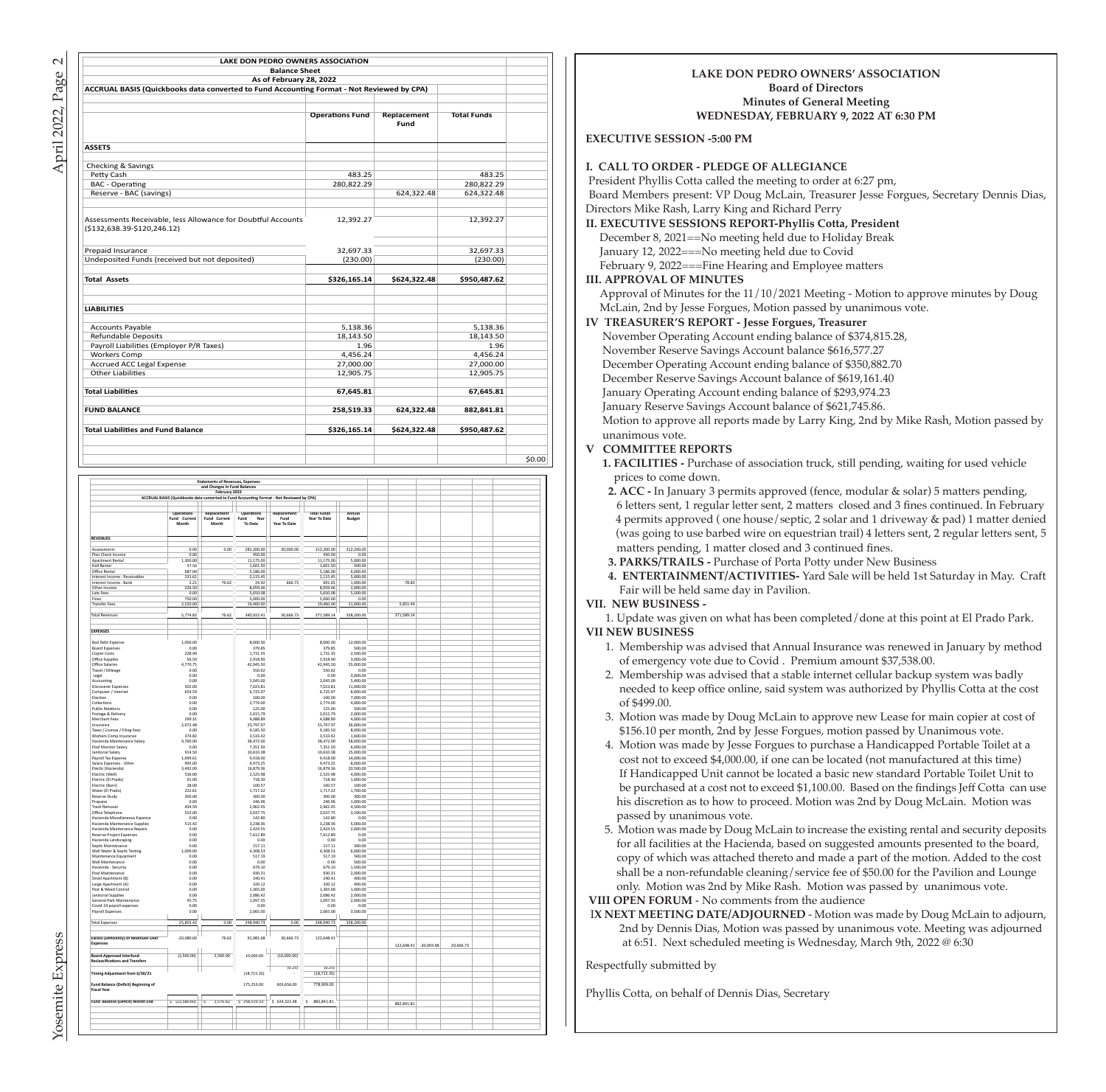# **LDPOA Calendar of Events**

**For up to date info check our FaceBook page at: facebook.com/ldpoa For the Hacienda Calendar go to our website at: www.ldpoa.com Office Schedule:**

**Monday, Tuesday, Wednesday, Friday & Saturday from 9 am – 4:30 pm. Closed on Thursdays & Sundays.** 



#### **NOTICE The April Board Meeting is cancelled. The next Board Meeting will be on Wed., May 11th, at 6:30 pm at the Hacienda.**

## **OFFICE SPACE FOR LEASE AT HACIENDA**

**Office #4 off the main lobby (8.25 x 12.5) is now available for lease at \$155 per month. Contact the Hacienda office 209 852-2312 or info@LDPOA.com if you are interested.**

#### **LAKE DON PEDRO SUBDIVISION PROPERTIES UP FOR TAX SALE IN 2022**

The Lake Don Pedro Owners Association has become aware of some properties in the subdivision that are scheduled to be up for auction by Tuolumne County this year due to unpaid property taxes.

We want to make our owners aware of these proposed sales in case there is any interest in bidding for them. **Caveat Emptor - Buyer Beware.** All sales are final. **All parcels offered at public auction are sold "AS IS".** No warranty is expressed or implied in any manner regarding property sold at the public auction, including, but not limited to, the following example: no claims are made to guarantee access to, or building permits for, any of the parcels involved in the sale. The County assumes no liability for any other possible liens, encumbrances or easements, recorded or not recorded. Lack of adequate research may result in the purchase of unusable property with no entitlement to a refund.

It is the responsibility of the bidder to adequately research properties prior to bidding to know exactly what is being purchased. It is recommended that you should personally inspect the property and search the title to prevent unwelcome surprises.

#### **TUOLUMNE COUNTY TAX SALE: MAY 13TH – 16TH 2022 (ONLINE AUCTION)**

Tuolumne County uses an online auction service called Bid4Assets.com to auction their properties over a four day period. You may get there through the Tuolumne County website on the Tax Collectors page direct link or go to www.bid4assets.com and go to their County Tax Sales section. The website is very helpful with a lot of information. At this time, we are aware of 4 properties in the subdivision that are scheduled for sale.

Note: A property can be withdrawn prior to the auction if the owner makes arrangements to pay the delinquent taxes. **The lots are:**

*Note: Minimum bid amounts are as of March 7, 2022 and can change slightly each month.*

LDPOA LOT # T0636 – El Naranjo St.; 1.4 acres, unimproved lot, APN 075-070-024-000, Minimum Bid \$3,723.00 LDPOA LOT # T0622 – Merced Falls Rd.; 1.4 acres, unimproved lot, APN 075-090-043-000, Min. Bid \$5,111.00 LDPOA LOT # T0292 – Medina Ct.; 1.2 acres, unimproved lot, APN 075-110-001-000 Minimum Bid \$2,019.00 LDPOA LOT # T1336 – Madreselva St.; 2.7 acres, unimproved lot, APN 160-110-014-000 Minimum Bid \$2,019.00

#### **From the CA State Controller's website – Tax Sales of property.**

There is a one-year statute of limitations to bring an action to overturn a tax sale. Title companies will generally not issue title insurance until after the statute of limitations has expired.

-------------------------------------------------------------------------------------------------------------------------------

**BUYER BEWARE: Research before you invest. Counties do not guarantee the condition of property, nor are they responsible for its conformance to codes, permits, or zoning ordinances. Property is sold AS IS.**

#### Answers to Frequently Asked Questions

• The owner of a tax-defaulted property has the right to redeem the property up until 5:00 p.m. or the close of business on the last business day prior to the tax sale.

• The minimum bid amount set by law is the amount to redeem the property plus the costs incurred by the county. • The auctions may require advance registration and a deposit. Payments are made in cash, certified funds or other

arranged payment through the auction website. Personal checks usually are not accepted.

• The successful bidder must pay, in addition to the bid amount, a county transfer tax of \$0.55 per \$500 of the sale price.

#### Liens and Encumbrances

The sale of tax-defaulted property by the county tax collector is free and clear of all encumbrances existing before the sale, with the following exceptions:

• Any lien for installments of taxes and special assessments, which installments will become payable on the secured roll after the time of the sale.

• A lien for taxes or assessments or other rights of any taxing agency that does not consent to the sale.

• Liens for special assessments levied on the property that were, at the time of the sale, not included in the amount necessary to redeem the tax-defaulted property, and where a tax agency that collects its own taxes has consented to the sale.

• Easements constituting servitudes upon or burdens to the property; water rights; title that is held separately from title to the property; and restrictions of record.

• Unaccepted, recorded, irrevocable offers of dedication of the property to the public or a public entity for a public purpose, and recorded options of any taxing agency to purchase the property or any interest therein for a public purpose.

- Unpaid assessments under the Improvement Bond Act of 1915 that are not satisfied as a result of the sale.
- Any Internal Revenue Service liens that are not discharged by the sale.
- Unpaid special taxes under the Mello-Roos Community Facilities Act that are not satisfied as a result of the sale.